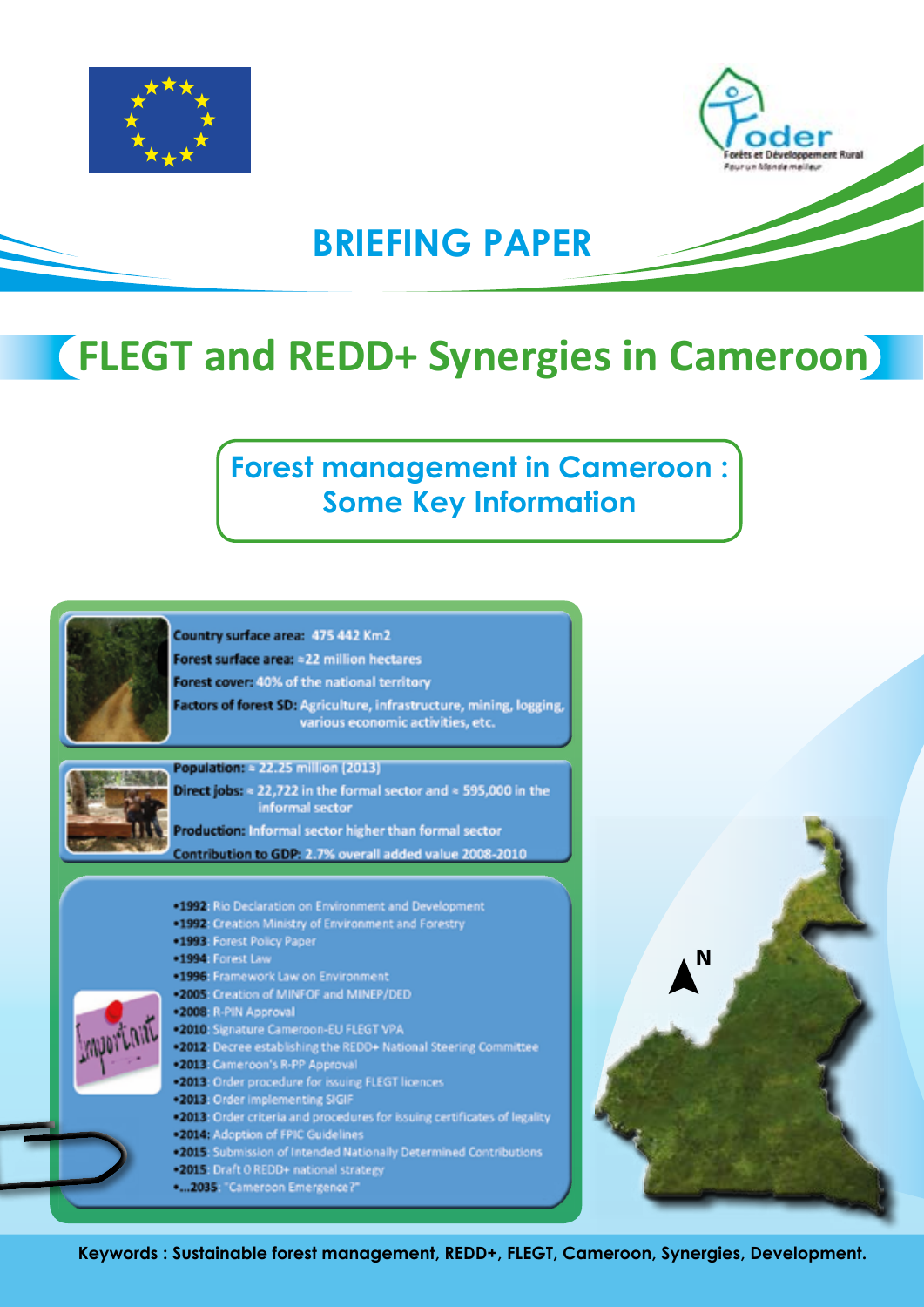### **Introduction**

**FIGURE 19 ONE SET AND AN ALL STATES CONCRETED AND APPLAMENT AND REPORT ON DEMOCRATION DEMOCRATION DEPAPERDING DEPAPERDUATE DEMOCRATION DEPAPERDING REGAL AND REPORT ON A DEPAPERDUATE DEPAPERDING OF CONGRO (DRC). The variou** orests are under threat in Cameroon. Cameroon is the second largest forest country in the Congo Basin in terms of forest cover, after the Democratic Republic of Congo (DRC). The various a heavy toll on Cameroon's forests, which explains the escalating rate of deforestation and forest degradation. In order to address this growing concern and ensure better use of forests and its benefits Cameroon has signed several international initiatives. Amongst these are the Forest Law Enforcement, Governance and Trade Voluntary Partnership Agreement (FLEGT VPA), signed with the European Union; the Reducing Emissions from Deforestation and Forest Degradation (REDD+). These two processes have huge implications for human and financial resources of state institutions. There is also the temptation to run these processes as all other initiatives. However the redtape in institutions and poor coordination could frustrate these initiatives. To be effective and efficient, the two processes must be synergised and complement each, stopping forest loss. FLEGT VPA process which preceded the REDD+ process in Cameroon has demonstrated some important lessons that the REDD+ process should learn from.

limate change is caused by increased<br>levels of greenhouse gases (GHG)<br>in the atmosphere. Among these<br>GHGs, is carbon dioxide (CO2)<br>which mostly derives from burning fossil limate change is caused by increased levels of greenhouse gases (GHG) in the atmosphere. Among these GHGs, is carbon dioxide (CO2) fuels and forest losses. Forests loss from the three major forest basins of Amazonia (1st), Congo Basin (2nd) and Southeast Asia (3rd) and other areas account for about 20% of CO2 emissions. These emissions are mainly results from man-made activities such as agriculture, infrastructure expansion, urbanisation, mining, logging, etc. Reducing deforestation and forest degradation would greatly help curb climate change.

The Paris Agreement signed in December 2015 portrays reducing emissions from deforestation and forest degradation an instrument of the international regime to control climate change. Countries should therefore work at their national level to build a REDD+ model tailored to their ecosystem needs and in line with their development model.

Cameroon, even though a not GHG emitter, given its status as a developing country and other factors, has committed through its Intended Nationally Determined Contributions (INDC) to reduce its emissions by 32%. This is presented in the Growth and Employment Strategic Paper (GESP) and is consistent with the country's development objectives. Formally, the REDD+ mechanism should help develop the various sectors linked to the mechanism in a view to achieving emergence. The Ministry of Environment is in charge of managing the process and presiding over the REDD+ National Steering Committee. The Ministry of Forestry is the Vice-Chair of the Committee.

# **A brief overview of REDD+**

**INDC: Intended Nationally Determined Contributions FPIC: Free, Prior, and Informed Consent FLEGT: Forest Law Enforcement, Governance and Trade GHG: Greenhouse gas MINEPDED: Ministry of Environment, Nature Protection and Sustainable Development MINFOF: Ministry of Forestry and Wildlife MRV: Measuring, Reporting and Verification REDD+: Reducing Emissions from Deforestation and Forest Degradation, Sustainable Forest Management and Enhancing Forest Carbon Stocks R-PP: Readiness Preparation Proposal SIGIF: Computerised Forest Information Management System SIS: Safeguard Information System NFCMS: National Forest Carbon Monitoring System**

«FLEGT is one of the backbones of forest management on which  $\mathcal{REDD+}$  will have to build on» (Cameroon R-PP).»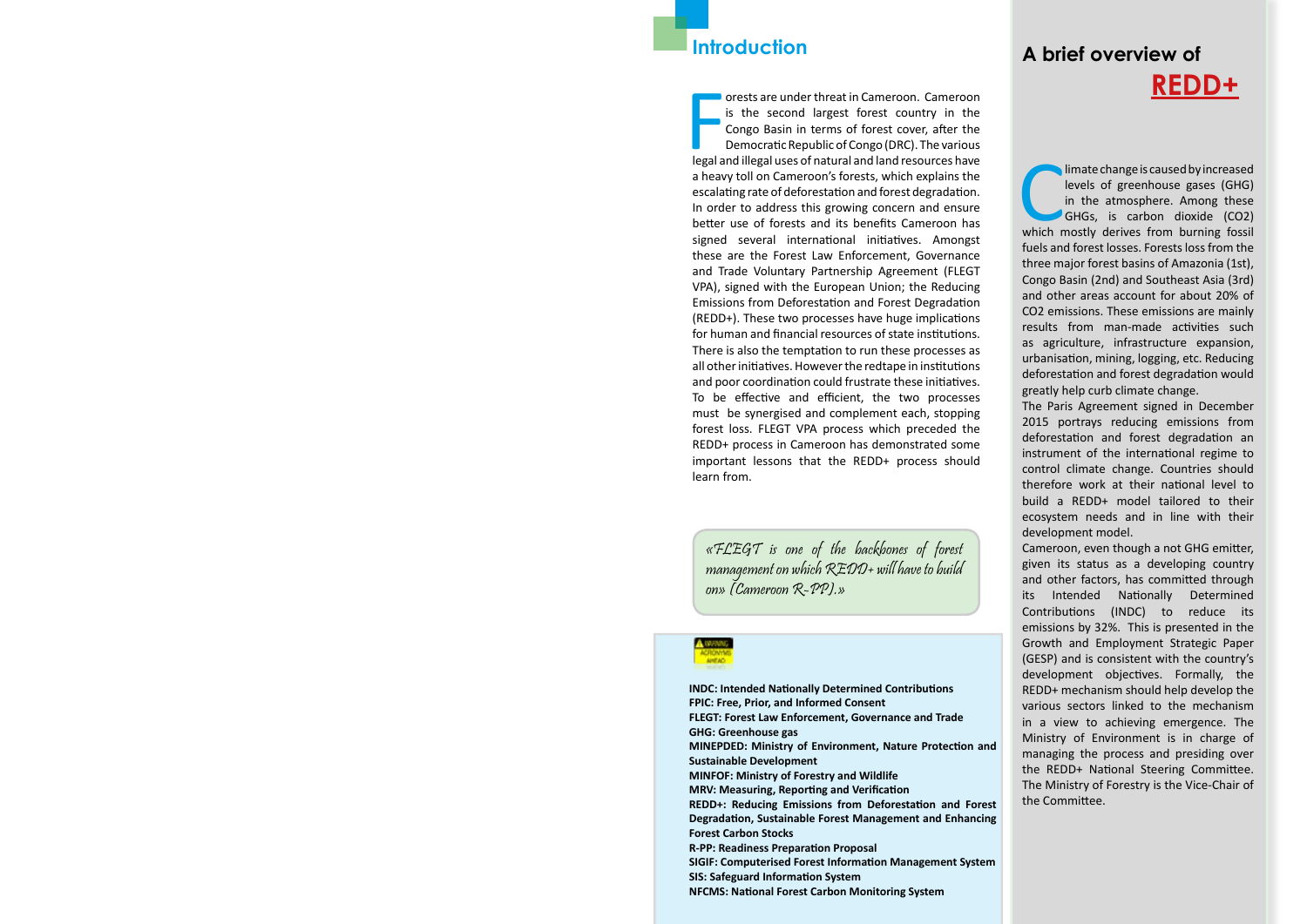The FLEGT Action Plan (Forest Law, Enforcement, Governance and Trade) was established by the European Union in 2003. It aims at supporting tropical countries to stop illegal logging and trade in illegal he FLEGT Action Plan (Forest Law, Enforcement, Governance and Trade) was established by the European Union in 2003. It aims at supporting tropical timber to achieve good forest governance and sustainable management of forest ecosystems. Achieving such objective requires the following actions including :

1) Controlling illegal logging activities in timberproducing countries by signing Voluntary Partnership Agreements and establishing export licensing systems (FLEGT Licence)

2) Eradicating illegal timber trade in the EU market through the EU Timber Regulation (EUTR) which prohibits the placing of illegal timber and illegal timber products on the European market as a whole and to the national market as well.

Cameroon signed a FLEGT VPA with the EU on 6 October 2010 and it came into effect on 16 December 2011. The agreement provides a framework through a tractability system and independent audits of the timber supply chain to ensure the timber and timber products going from Cameroon for the European market, and on the national market have complied with all legal requirements. Cameroon's definition of legality and its applicable criteria within this framework was done through a multi-stakeholder approach. The legality grid includes five criteria which are 1) administrative and tax obligations; 2) logging, development and transformation activities; 3) transport; 4) social obligations; and 5) environmental obligations. To demonstrate transparency, Cameroon has committed through Annex VII of this agreement to disclose different types of information. To be issued a certificate of legality, holders of voluntary certifications will no longer be subject to additional specific verification.

MINFOF is in charge of managing the process at the national level.

# **Opportunities for Linking FLEGT and REDD+ mechanisms in Cameroon**

The link between FLEGT and REDD+ can be complementary,

competitive, just as it can exist or simply be a potential link that needs to be developed.

According to Cameroon, link between FLEGT and REDD+ can be of two categories. On the one hand, there is a link pertaining to governance and institutions, and on the other hand, it deals Specifically with technical issues. In either category lies the idea of knowledge transfer, common commitments and practices and shared impacts.

**ELEGT** and REDD+ are two commitments made<br>by Cameroon which are imposed on sectoral<br>ministries in charge of their steering and those<br>in charge of their implementation. The drafting **LEGT** and REDD+ are two commitments made by Cameroon which are imposed on sectoral ministries in charge of their steering and those of the national strategy and the implementation of REDD+ projects should develop its objectives/ deliverables/products taking into account the country's commitments under the FLEGT VPA. The institutional set-up and management of REDD+ in Cameroon provides that the Technical Secretariat of the REDD+ Steering Committee works with the FLEGT Unit of MINFOF to align actions and develop synergy between REDD+ and FLEGT activities. The commitment from both institutions in charge of the presidency and vice-presidency of the REDD+ National Steering Committee in Cameroon is reciprocal. In this regard, both institutions are involved in discussions

The analysis of both mechanisms highlights the fact that FLEGT VPA, even though more advanced, can and will certainly build on new experiences from REDD+ which is still being developed.





# **What is**

# **FLEGT VPA ?**

## **Differences between FLEGT and REDD+ in Cameroon**

REDD+ is mainly supervised by MINEPDED, and FLEGT by MINFOF. The difference between both mechanisms lies at the contractual level, their scope and the ties they create.

### **At the contractual level :**

FLEGT VPA is a bilateral mechanism between the European Union and Cameroon set up at the national level to ensure the compliance with the forest legality. REDD+ is a multilateral mechanism adopted at the international level that Cameroon is implementing at the national level.

### **Regarding the scope :**

FLEGT VPA focuses on monitoring the legality of the production chain of timber and wood-derived products, and it is restricted to the production and trade of such products. REDD+ looks at the various development sectors to tackle the drivers of deforestation and forest degradation at the national and local levels, and takes measures to mitigate the effects of climate change so as to produce longlasting carbon and non-carbon benefits in order to achieve integrated development.

### **With regards to the ties they create :**

FLEGT creates a link between access to market and governance. REDD+ links result-based incentives, reforms in land use and the fight against climate change.

« Any timber which has been verified/ controlled as originating or coming from one or more production or acquisition processes that meet all of the statutory and regulatory provisions in force in Cameroon applicable to the forest sector shall be deemed to be legal timber »

## **Governance and institutions**

### **Institutional set-up at government level**

« The Technical Secretariat will get close to the various officials in charge of the various processes underway, namely the FLEGT Unit of MINFOF so as to capitalise the lessons learned from these processes and valorise them in the REDD+ process. »

with the support of development partners and the national civil society, to set up an institutional framework to make the synergy operational and with a mission that is still being defined.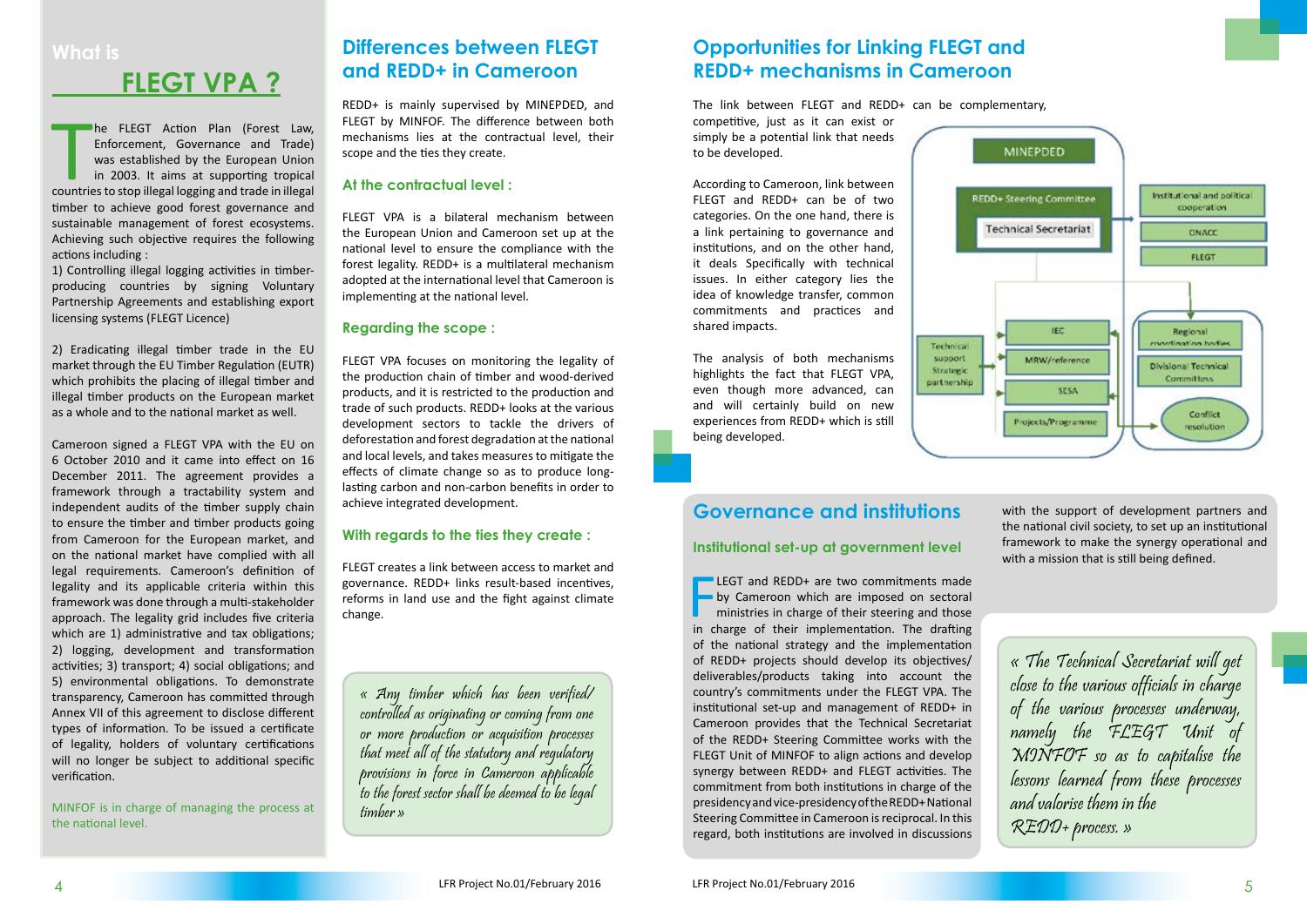



### **FLEGT and REDD+ governance**

Cameroon's R-PP identifies the implementation of FLEGT as a practical measure in the forest sector that will impact governance within the framework of REDD+. Such governance is considered as a cross-sectoral option of REDD+ based on support to current processes of legal reforms. As part of their implementation, REDD+ and FLEGT can affect each other by bringing in changes in either process. A change (tightening or improvement) in the legality regime within the FLEGT mechanism, resulting from a legal reform, will require amendments accordingly in REDD+ governance. Resolutions made in the legality grid could be applied to practices to be followed in REDD+. For instance, in case reduced emissions in REDD+ would possibly be considered as wood-derived products, the various stakeholders will therefore have to comply with the legality requirements provided for in FLEGT to sell their reduced emissions on the European market in case of market option, and even of REDD+ fund. Such implications are multifarious and it can be noticed

that the lack of precision in land and forest tenure is equally the cause of illegal exploitation of natural resources which are determining within REDD+, and of interest for FLEGT as well.

### **Involving the civil society, local communities and indigenous people**

The commitment to participatory forest management gives grounds for the involvement of the civil society in the decision-making processes of FLEGT and REDD+ in Cameroon. FLEGT VPA negotiations involved 5 trade unions in the private sector, and 29 NGOs representing the interest of local communities. These negotiations equally provided a framework for their meetings within the forests-communities platform. The national REDD+ and Climate Change civil society platform includes inter alia networks belonging to the FLEGT platform. Both mechanisms consider involving all stakeholders including local communities and indigenous people, as a major component.

## **Techniques applicable to both FLEGT and REDD+**

### **Social and Environmental safeguards**

that would meet up with the needs of REDD+.

### **Monitoring System**

Social and environmental safeguards presented in the FLEGT legality grid in Cameroon fall specifically under public access to information as shown in Annex VII. Cameroon is planning to create a corridor or a permanent framework for information transfer between FLEGT platform/website and that of REDD+ national register. Information in the annex should be used to support the Safeguard Information Systems (SIS) in REDD+. Moreover, complying with social obligations, notably obligations pertaining to relations between timber companies as defined in the FLEGT legality grids, requires considering local population needs and development in wood production or acquisition activities. This involvement is equally a key safeguard in the REDD+ programme. According to Cameroon's R-PP, drawing up a SIS is actually a prerequisite in REDD+ and should integrate existing safeguards of the country. It should also integrate supporting law instruments including their social and environmental assessment systems. Similarly, new agreements on safeguards (warranty) within REDD+ could lead to changes/adjustments in the FLEGT legality grid, especially in the event of future reforms FLEGT and REDD+ both need a monitoring system, which is generally expensive and also requires good expertise. The system for timber legality assurance, which aims at ensuring the credibility of the FLEGT Licensing scheme, will be of crucial importance when issuing reduced emission certificates in REDD+. Having an independent auditor of the LAS (Legal assurance system) for the REDD+ Monitoring, Reporting and Verification System would also guarantee its credibility. From an IT perspective, the data management system could be coordinated. SIGIF, a regulatory database used for issuing certificates of legality and FLEGT licences, should possibly collaborate with operators of the Measurement, Reporting and Verification (MRV) system, notably with the centre for GIS/remote sensing that is being settled in Yaoundé. Within the framework of the National Forest Carbon Monitoring system (NFCMS), these should go beyond merely estimating emissions and forest carbon uptake to equally include monitoring forest as well. The preparation of the NFCMS under the REDD+ mechanism in Cameroon is based on the fact that there is a need to «build on existing systems and capacities». Such is the case of systems implemented by FLEGT, like SIGIF, which will provide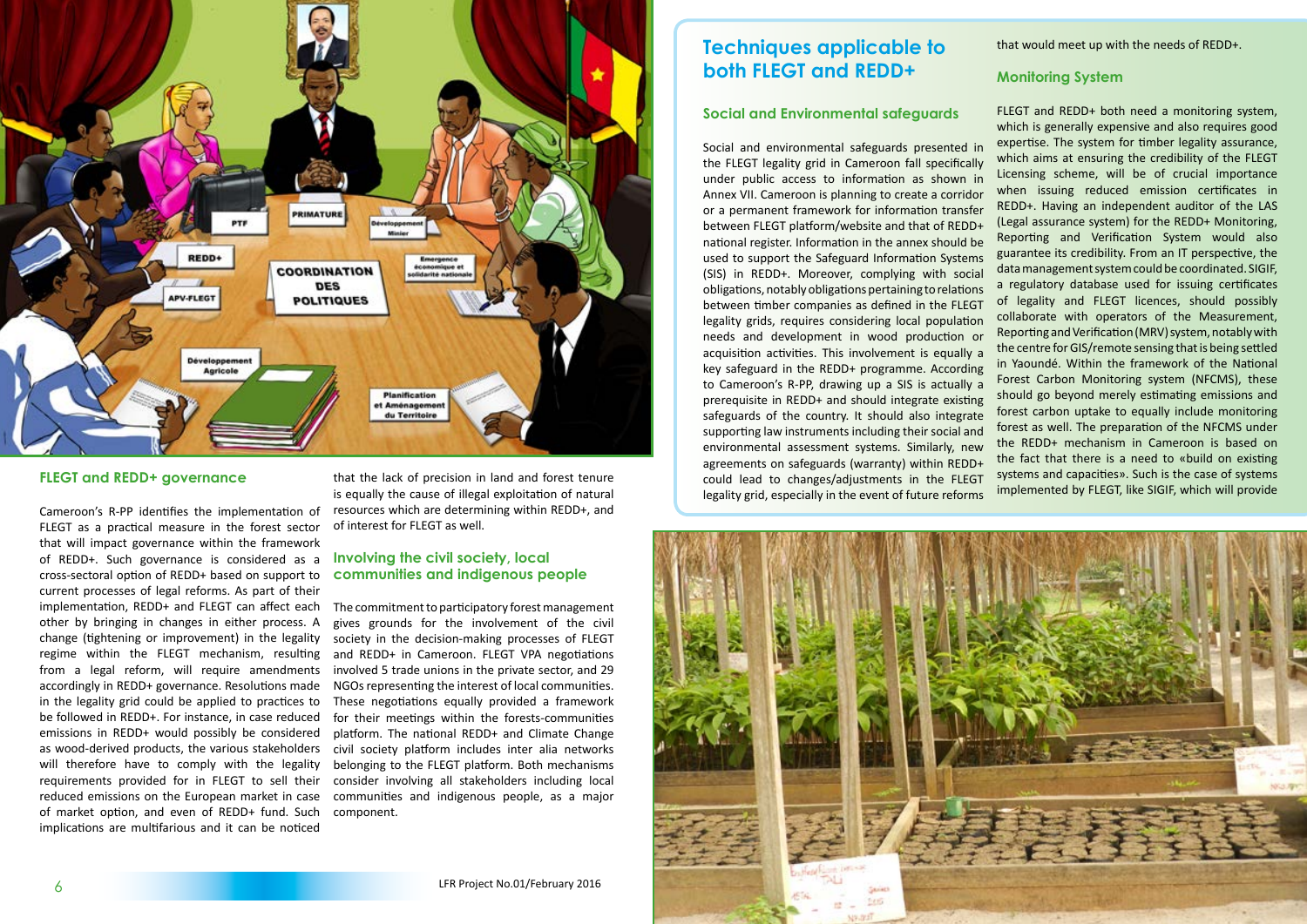

## **FLEGT in Cameroon: Some lessons for REDD+**

The setting up and implementation of the FLEGT programme in Cameroon highlighted the existing division and difficult collaboration between various services within a ministry. The legal framework which ensures smooth collaboration between various divisions in a ministry is generally very unclear and is poorly enforced even when visible in Cameroon. As a matter of fact, where there are no clear instructions, public servants fail to act. It is very possible that the implementation of REDD+ would have the same challenge. In reality, the coordination between

the various division and services in the Ministry of Environment is more complex. The various sector Ministries involved in REDD+ are equally subject to the same in-house reality and they might possibly think of action to take to address this issue. Hence, the models of solutions such as that by the Ministry of Forestry to issue Circular No. 0051/LC of 21 November 2015 on collaboration within the Ministry of Forestry and Wildlife, for the collection of data to be published as per Annex VII of the FLEGT VPA.

A potential trap to avoid would be to set up additional institutions that would add to existing redtape.

real time information on exploited wood resources, supervision of the Ministry of Forestry and Wildlife, is technically a national sectoral development programme set up by the Government of Cameroon and open up to contributions from national and international stakeholders for the implementation of the country's forest policy. The rationale of such programme approach is to put an end to independent and fragmented initiatives. The PSFE has an Interdepartmental Facilitation Committee established by a Prime Minister's decree on 11 August 2006 to facilitate collaboration between the Ministry of Finance, the Ministry of Forestry and Wildlife and the Ministry of Environment as part of the implementation of the PSFE. Its operational tool is the basket fund and the budget support.

and will possibly help in carrying out an inventory of national forest resources needed to define not only the reference level, but first and foremost to assess it. In addition the MRV system could help set annual allowable cuts that are consistent with environmental sustainability and carbon sequestration.

### **Finance Management**

The Ministry of Finance, the Ministry of Forestry and Wildlife and the Ministry of Environment play a part in managing funding under the FLEGT and REDD+ mechanisms. The Forest Environment Sector Programme (PSFE), which is under the

# Coordination challenges inside ministries, that can be overcome

Coordination between the sectoral ministries sectoral coordination are to be addressed. One of the involved in REDD+ is a major concern in the settingup and implementation of REDD+ in Cameroon. Though there is an interdepartmental committee in charge of environment and regular meetings of the REDD+ national steering committee, involving and coordinating actions from the various sectoral ministries in analysing deforestation and forest degradation factors and identifying solutions, remains a difficult task. These two arenas are ironically the very platforms where hurdles to crosspotential key consequences for failing to effectively coordinate will be the difficulty to supervise information sharing between the various sectoral ministries. On the other hand one of the traps to avoid would be to set up new institutions that would add to existing redtape. One should further resort to the implementation of effective and efficient tools to strengthen collaboration between existing institutions.

# Resilience challenges in cross-sectoral coordination

The principle of participation in environmental processes is enshrined in Article 9 (e) of the 1996 Framework Law on Environment. Yet, not all development sectors benefit from such guidance. development policies. It could also contribute For participation to become a tool for effectiveness, efficiency and equity in FLEGT and REDD+, there coordination, but especially a smooth involvement of should be a national regime which sets the framework for collaboration and participation between governmental and non-government actors in the various processes in Cameroon. Such regime would be fully in line with participatory democracy and could possibly open clearer ways for consultation, dialogue and potential joint drafting of sustainable to a better supervision of interdepartmental all the decision-makers of the decision-making chain, concerning processes and operations underpinning sustainable environmental management.

## The need for a national participatory regime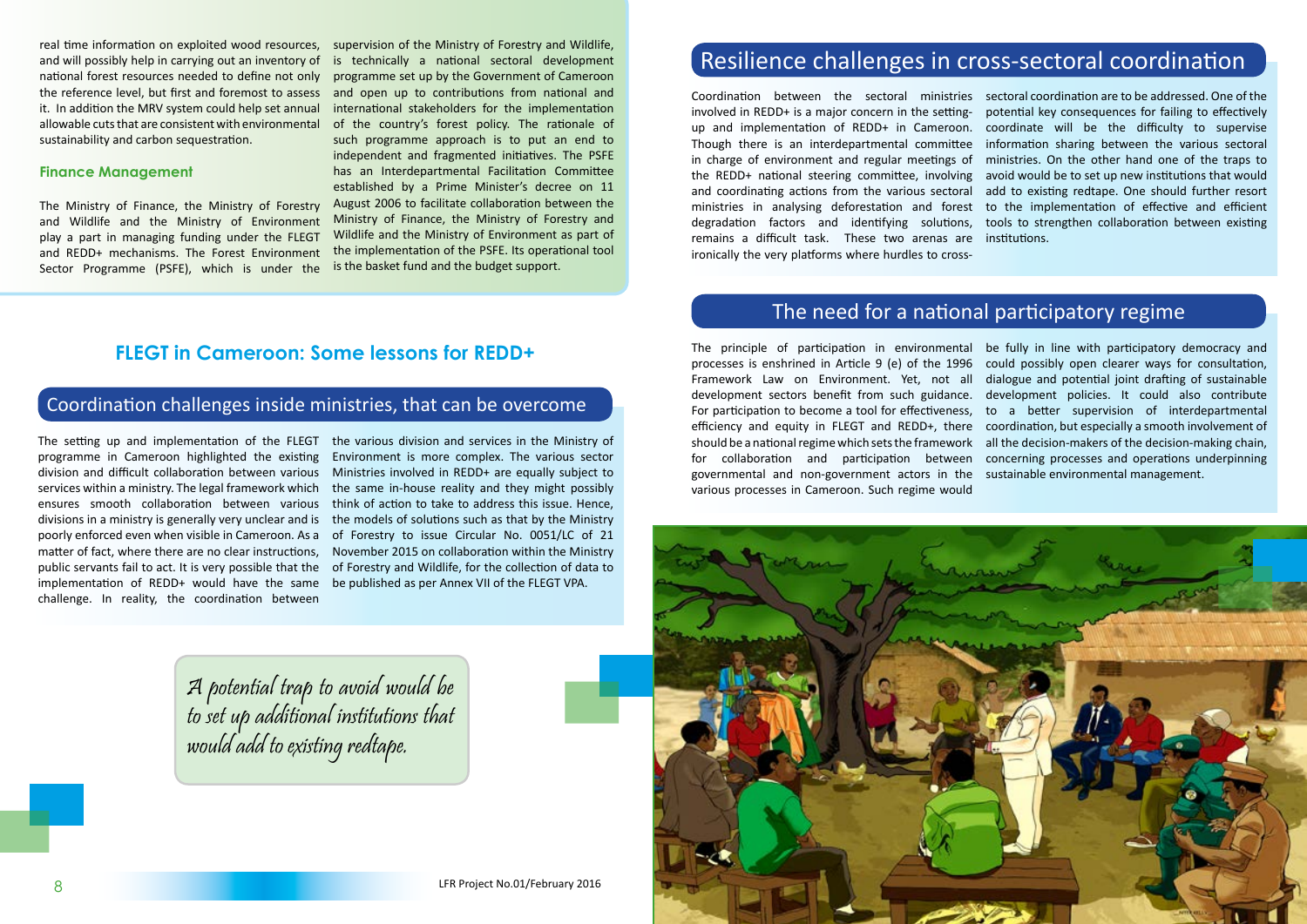S<br>Create a co implementation of FLEGT and REDD+ altogether. It requires coordination of actions and sharing of resources between create a capital gain in achieving the objectives of both mechanisms. Such capital gain can be manifested in better logistic efficiency and better result, compared to the result which would have been achieved if FLEGT and REDD+ are implemented separately. There is therefore a need to make some savings or increase the result without generating opportunity costs, investment costs or additional transactions, for both the State and other stakeholders. As concerns FLEGT and REDD+, there are two operational possibilities: creating legal bridges or setting up an institution in charge of managing the synergy. The first option would entail adding to the existing legal framework, other provisions which ensure managers and supervisors in REDD+ and FLEGT have integration and consistency between both processes and commission various stakeholders with the task to ensure concerted actions as part of their usual duties.

ynergy goes beyond the simple Joint orders between sectoral ministers could serve local and national stakeholders, so as to second option is to set up an institution specially in this regard, such as Decree 076MINATD/MINFI/ MINFOF of 26th June 2012 on the management of logging revenue meant for local communities. The commissioned to manage the synergy. In such a case, there is a need to mitigate the risk of generating investment costs and additional transactions, which add to the current fragmentation and redtape which impede collaboration and coordination inside and amongst sectoral ministries. There is a need for institutional re-orientation to problem solving rather than institution running. Problem solving means that both the REDD+ and the FLEGT bodies are focused on solving the problem of forest loss from illegal timber, urban expansion, agriculture and other drivers. This could reduce turf wars and promote greater collaboration. This could also be realised if clear performance indicators related to collaboration with other institutions.

et faunique au Cameroun. Final report. euflegt/flegt redd bn 2 french web1.pdf

## **Conclusion**

There is therefore a need to make some savings or increase the result without generating opportunity costs, investment costs or additional transactions, for both the State and other stakeholders.

• BROEKHOVEN, GUIDO and MARIEKE WIT (eds.), 2014 Linking FLEGT and REDD+ to improve forest governance. Tropenbos International, Wageningen, the Netherlands. Issue No.55 March. • DKAMELA, GUY PATRICE, 2011 Le contexte de la REDD+ au Cameroun : causes, agents et

institutions. CIFOR, Bogor, Indonésie.

• EBA'A ATYI RICHARD, LESCUYER GUILLAUME, JONAS, NGOUHOUO POUFOUN, et THERESE MOULENDE FOUDA (éds.), 2013 Étude de l'importance économique et sociale du secteur forestier

• EFI, 2011 Interactions FLEGT-REDD+, Note d'information n°2. http://www.efi.int/files/attachments/

• FAO, UN-REDD+, EU-FAO FLEGT Programme 2013, Programme forestier national, FLEGT et REDD+ au

Cameroun : État des lieux et analyses des possibilités de synergies. Final report.

- FCPF, 2013 Proposition de mesures pour l'état de préparation (R-PP). http://www. forestcarbonpartnership.org/sites/forestcarbonpartnership.org/files/Documents/PDF/Feb2013/ Cameroon%20final%20R-PP-French%20-January%202013.pdf
- FODER, 2016 Guide pour une politique d'accès à l'information dans REDD+
- FODER, 2016 Transparence dans le secteur de l'environnement au Cameroun : Analyse du contexte de l'accès à l'information pour REDD+.
- KENGOUM, F. 2014, Politiques d'adaptation et synergies avec la REDD+ en République Indonésie, CIFOR.
- MINEF, 1994, Cameroon Forestry Law
- MINEF, 1996, Framework Law on Environment
- Y.T. TEGEGNE, R.M. OCHIENG, I.J. VISSEREN-HAMAKERS, M. LINDNER and K.B. FOBISSIE, 2014 the Republic of Congo. International Forestry Review, 16(6):602-614. 2014.

Démocratique du Congo : Contexte, enjeux et perspectives. Documents occasionnels 117. Bogor,

Comparative Analysis of the Interactions between the FLEGT and REDD Regimes in Cameroon and